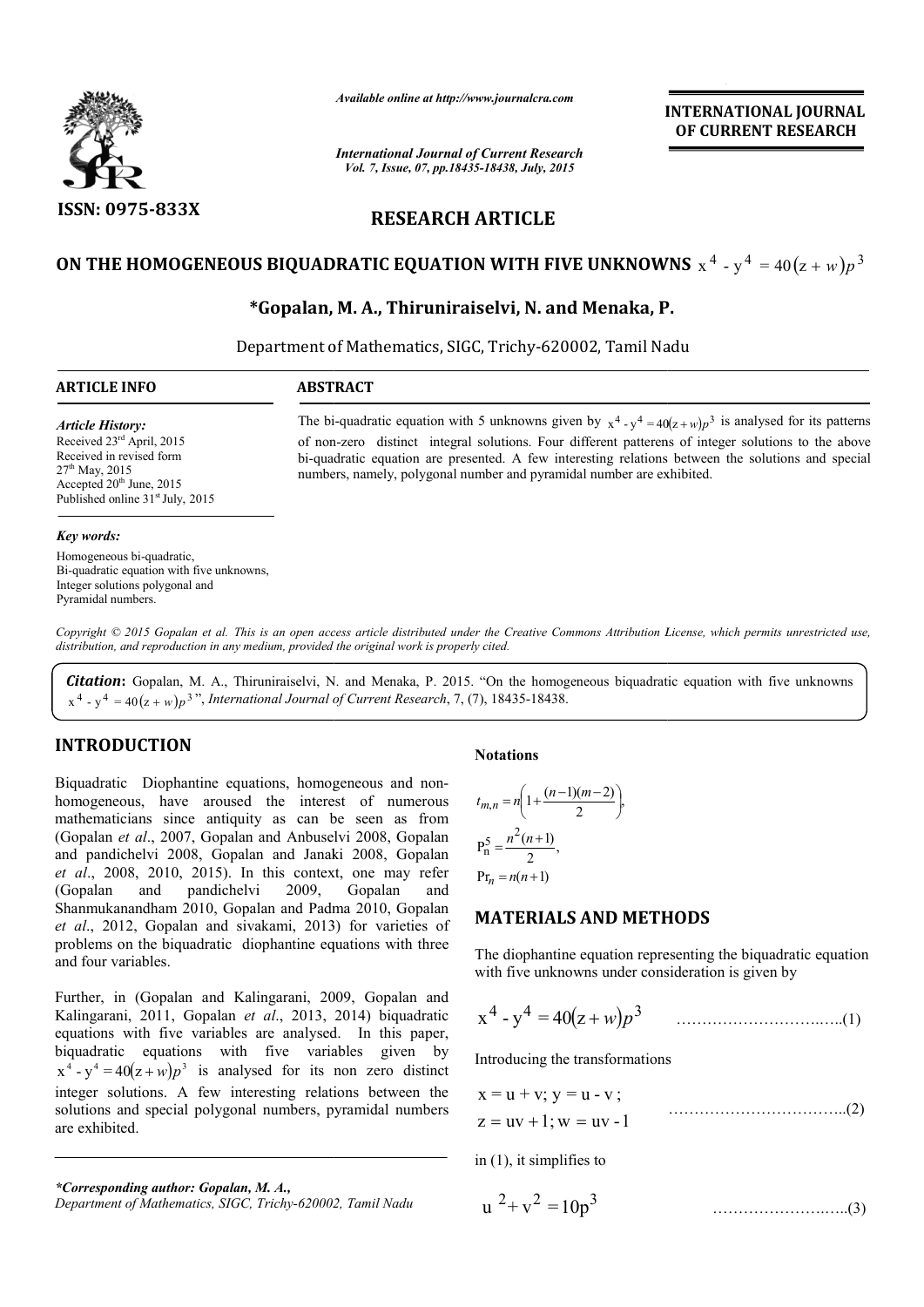The above equations (3) is solved through different methods and thus, one obtains distinct patterns of integer solutions of (1)

## **PATTERN: 1**

Let p= <sup>2</sup> <sup>2</sup> p(a,b) a *b* ………………….(4)

Write 10 as

 $10 = (3 + i)(3 - i)$  (5)

Substituting (4)  $\&$  (5) in (3) and using the method of factorization, define

$$
u + iv = (3 + i)(a + ib)^3
$$

Equating real and imaginary parts, we have

$$
u = 3a3 + b3 - 9ab2 - 3a2b
$$
  

$$
v = a3 - 3b3 - 3ab2 + 9a2b
$$

Substituting the values of u and v in (2), the non zero distinct integral solutions of  $(1)$  are given by

$$
x(a,b) = 4a^3 - 2b^3 - 12ab^2 + 6a^2b
$$
  
\n
$$
y(a,b) = 2a^3 + 4b^3 - 6ab^2 - 12a^2b
$$
  
\n
$$
z(a,b) = 3a^6 - 3b^6 + 24a^5b + 24ab^5
$$
  
\n
$$
-45a^4b^2 + 45a^2b^4 - 80a^3b^3 + 1
$$
  
\n
$$
w(a,b) = 3a^6 - 3b^6 + 24a^5b + 24ab^5
$$
  
\n
$$
-45a^4b^2 + 45a^2b^4 - 80a^3b^3 - 1
$$

# (6)

#### **PROPERTIES**

$$
\Rightarrow x(a, 1) - 2y(a, 1) - 30t_{4, a} + 10 = 0
$$
  
\n
$$
\Rightarrow 6[2p(a, -a)] \text{ is a nasty number}
$$
  
\n
$$
\Rightarrow y(a, 1) - 3p(a, 1) - 4p_a^5 + 17t_{4, a}
$$
  
\n
$$
\equiv 1 \text{(mod 6)}
$$
  
\n
$$
\Rightarrow x(a, 1) + y(a, 1) - 6p(a, 1) - 12p_a^5
$$
  
\n
$$
+ 18pr_a + 4 = 0
$$
  
\n
$$
\Rightarrow y(1, b) - 8p_b^5 + 10pr_b = 0 \text{(mod 2)}
$$

> 
$$
y(a, 1) + 6ap(a, 1) - 16p_a^5
$$
  
+ 20t<sub>4, a</sub> - 4 = 0

#### **PATTERN: 2**

Write 10 as

$$
10 = (-3 + i)(-3 - i) \tag{7}
$$

Substituting (4)  $\&$  (7) in (3) and using the method of factorization, define

$$
u + iv = (-3 + i)(a + ib)^3
$$

Equating real and imaginary parts, we have

$$
u = -3a^{3} + b^{3} + 9ab^{2} - 3a^{2}b
$$

$$
v = a^{3} + 3b^{3} - 3ab^{2} - 9a^{2}b
$$

Substituting the values of u and v in (2), the non-zero distinct integral solutions of (1) are given by

$$
x(a,b) = -2a^3 + 4b^3 + 6ab^2 - 12a^2b
$$
  
\n
$$
y(a,b) = -4a^3 - 2b^3 + 12ab^2 + 6a^2b
$$
  
\n
$$
z(a,b) = -3a^6 + 3b^6 + 24a^5b + 24ab^5
$$
  
\n
$$
+ 45a^4b^2 - 45a^2b^4 - 80a^3b^3 + 1
$$
  
\n
$$
w(a,b) = -3a^6 + 3b^6 + 24a^5b + 24ab^5
$$
  
\n
$$
+ 45a^4b^2 - 45a^2b^4 - 80a^3b^3 - 1
$$
  
\n(8)

### **PROPERTIES**

…………

$$
\sum_{1}^{2} y(1, a) + x(1, a)
$$
  
\n
$$
\sum_{1}^{2} 30t_{4, a} + 10 = 0
$$
  
\n
$$
\sum_{1}^{2} [4(p(a, a)) - nasty number]
$$
  
\n
$$
\sum_{1}^{2} y(1, a) - 4 p(1, a) + 4p_a^5
$$
  
\n
$$
\sum_{1}^{2} -4t_{4, a} - 6pr_a + 8 = 0
$$
  
\n
$$
\sum_{1}^{2} 3y(a, 1) + 12ap(a, 1) - 18t_{4, a}
$$
  
\n
$$
\sum_{1}^{2} y(a, 1) - y(a, 1) + p(a, 1) - 4p_a^5
$$
  
\n
$$
\sum_{1}^{2} y(a, a, 1) - y(a, 1) + p(a, 1) - 4p_a^5
$$
  
\n
$$
\sum_{1}^{2} y(a, a, 1) - y(a, 1) + p(a, 1) - 4p_a^5
$$
  
\n
$$
\sum_{1}^{2} y(a, a, 1) - y(a, 1) + p(a, 1) - 4p_a^5
$$

# **PATTERN 3**

Consider 10 as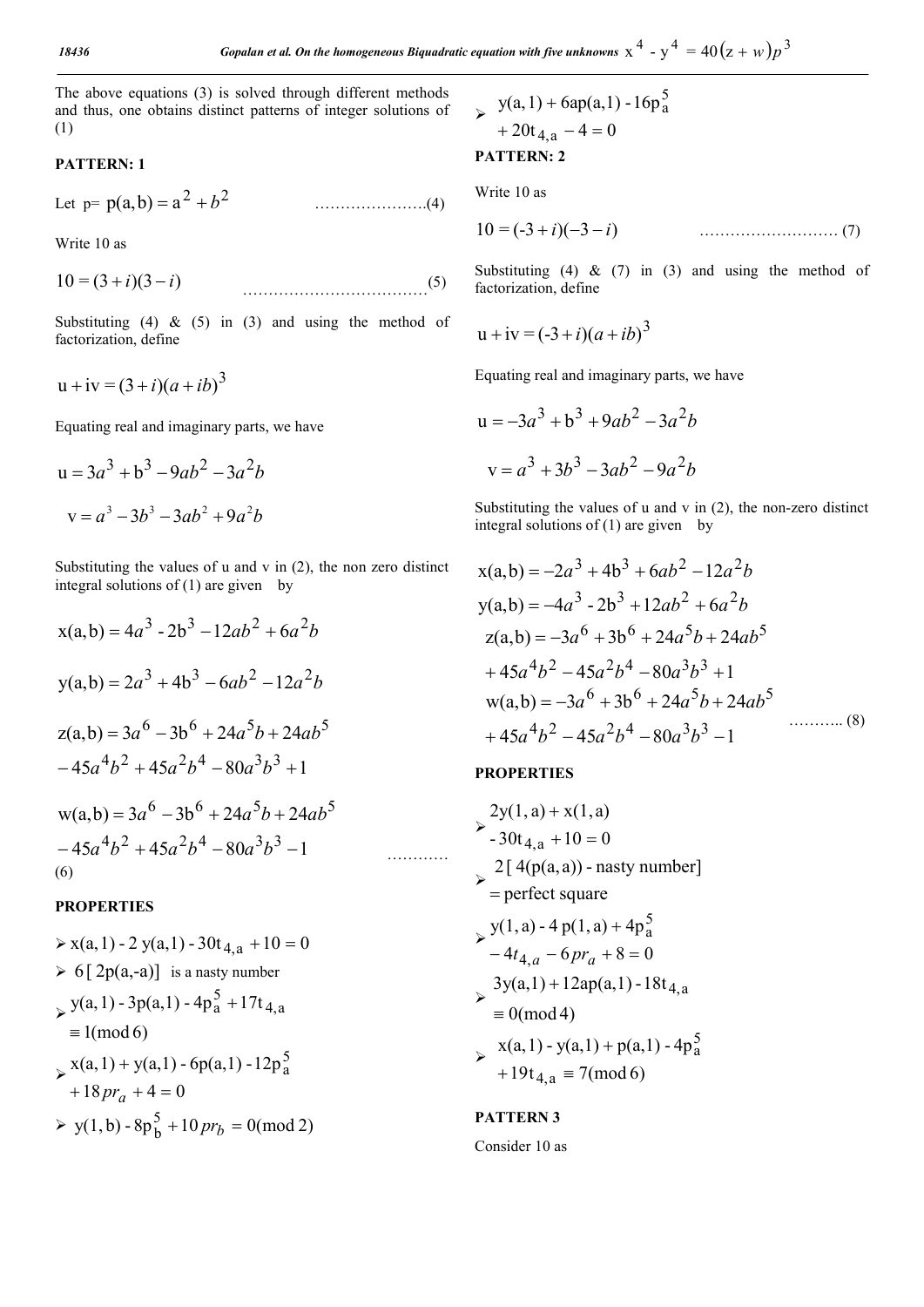10 = (1 3*i*)(1 3*i*) …………………..(9)

$$
10 = (1+3i)(1-3i)
$$

Substituting (4)  $\&$  (9) in (3) and using the method of factorization, define

$$
u+iv=(1+3i)(a+ib)^3
$$

Equating real and imaginary parts, we have

$$
u = a3 + 3b3 - 3ab2 - 9a2b
$$
  

$$
v = 3a3 - b3 - 9ab2 + 3a2b
$$

Substituting the values of u and v in (2), the non zero distinct integral solutions of  $(1)$  are given by

$$
x(a,b) = 4a3 + 2b3 - 12ab2 - 6a2b
$$
  
\n
$$
y(a,b) = -2a3 + 4b3 + 6ab2 - 12a2b
$$
  
\n
$$
z(a,b) = 3a6 - 3b6 - 24a5b - 24ab5
$$
  
\n
$$
-45a4b2 + 45a2b4 + 80a3b3 + 1
$$
  
\n
$$
w(a,b) = 3a6 - 3b6 - 24a5b - 24ab5
$$
  
\n
$$
-45a4b2 + 45a2b4 + 80a3b3 - 1
$$
 (10)

#### **PROPERTIES**

$$
\begin{aligned}\n &\geq x(a,1) + 4y(a,1) \\
 &\rightarrow + 60t_{4,a} - 20 = 0 \\
 &\geq [x(a,a) - 2ap(a,a)] \\
 &\geq x(1,a) - 4p_a^5 + 14t_{4,a} \\
 &\equiv 4 \pmod{6} \\
 &\geq y(b,1) - p(b,1) + 4p_b^5 \\
 &\quad+ 11t_{4,b} \equiv 0 \pmod{3} \\
 &\geq x(a,1) + 2y(a,1) + p(a,1) \\
 &\rightarrow + 29t_{4,a} - 11 = 0\n \end{aligned}
$$

### **PATTERN 4**

Consider 10 as

 $10 = (-1 + 3i)(-1 - 3i)$  ………………………(11)

Substituting (4)  $\&$  (11) in (3) and using the method of factorization, define

$$
u + iv = (-1 + 3i)(a + ib)^3
$$

Equating real and imaginary parts, we have

$$
u = -a^3 + 3b^3 + 3ab^2 - 9a^2b
$$

 $a^2 + b^3 - 9ab^2 - 3a^2b$ 

Substituting the values of u and v in (2), the non zero distinct integral solutions of (1) are given by

$$
x(a,b) = 2a^3 + 4b^3 - 6ab^2 - 12a^2b
$$
  
\n
$$
y(a,b) = -4a^3 + 2b^3 + 12ab^2 - 6a^2b
$$
  
\n
$$
z(a,b) = -3a^6 + 3b^6 - 24a^5b - 24ab^5
$$
  
\n
$$
+ 45a^4b^2 - 45a^2b^4 + 80a^3b^3 + 1
$$
  
\n
$$
w(a,b) = -3a^6 + 3b^6 - 24a^5b - 24ab^5
$$
  
\n
$$
+ 45a^4b^2 - 45a^2b^4 + 80a^3b^3 - 1
$$
...(12)

## **PROPERTIES**

$$
\Rightarrow x(a,1) - 4p_a^5 + 6pr_a + 8t_{4,a} - 4 = 0
$$
  
\n
$$
\Rightarrow y(a,1) + 8p_a^5 - 10t_{4,a} - 2 = 0
$$
  
\n
$$
\Rightarrow 2x(a,1) + y(a,1) + 30t_{4,a} - 10 = 0
$$
  
\n
$$
\Rightarrow 5p(2a + 1, a + 1) - 25t_{4,a} = 0 \pmod{10}
$$
  
\n
$$
\Rightarrow \frac{y(1,a) + p(1,a) - 4p_a^5}{-11t_{4,a} = -3 \pmod{6}}
$$
  
\n
$$
\Rightarrow 3p(a + 2,2a) - 3t_{4,a} - 12pr_a - 12 = 0
$$

#### **Conclusion**

In this paper, we have presented infinitely many non-zero integral solutions for the non-homogeneous biquadratic equation with five unknowns  $x^4 - y^4 = 40(z+w)p^3$ . As biquadratic equations are rich in variety, one may consider the other forms of equations and search for their corresponding integer solutions.

#### **Acknowledgement**

The financial support from the UGC, New Delhi (F.MRP-5122/14 (SERO/UGC) dated March 2014) for a part of this work is gratefully acknowledged.

## **REFERENCES**

- Gopalan, M.A. and Anbuselvi, R., 2008. " Integral solutions of ternary quadratic equations  $x^2 + y^2 = z^4$  ", *Acta ciencia Indica*, Vol XXXXIV M, No.1, 297-300
- Gopalan, M.A. and Manju Somanathand Vanitha, N. 2007". Parametric integral solutions of  $x^2 + y^3 = z^4$  ", *Acta ciencia Indica,* Vol XXXXIIIM, No.4, 1261-1265